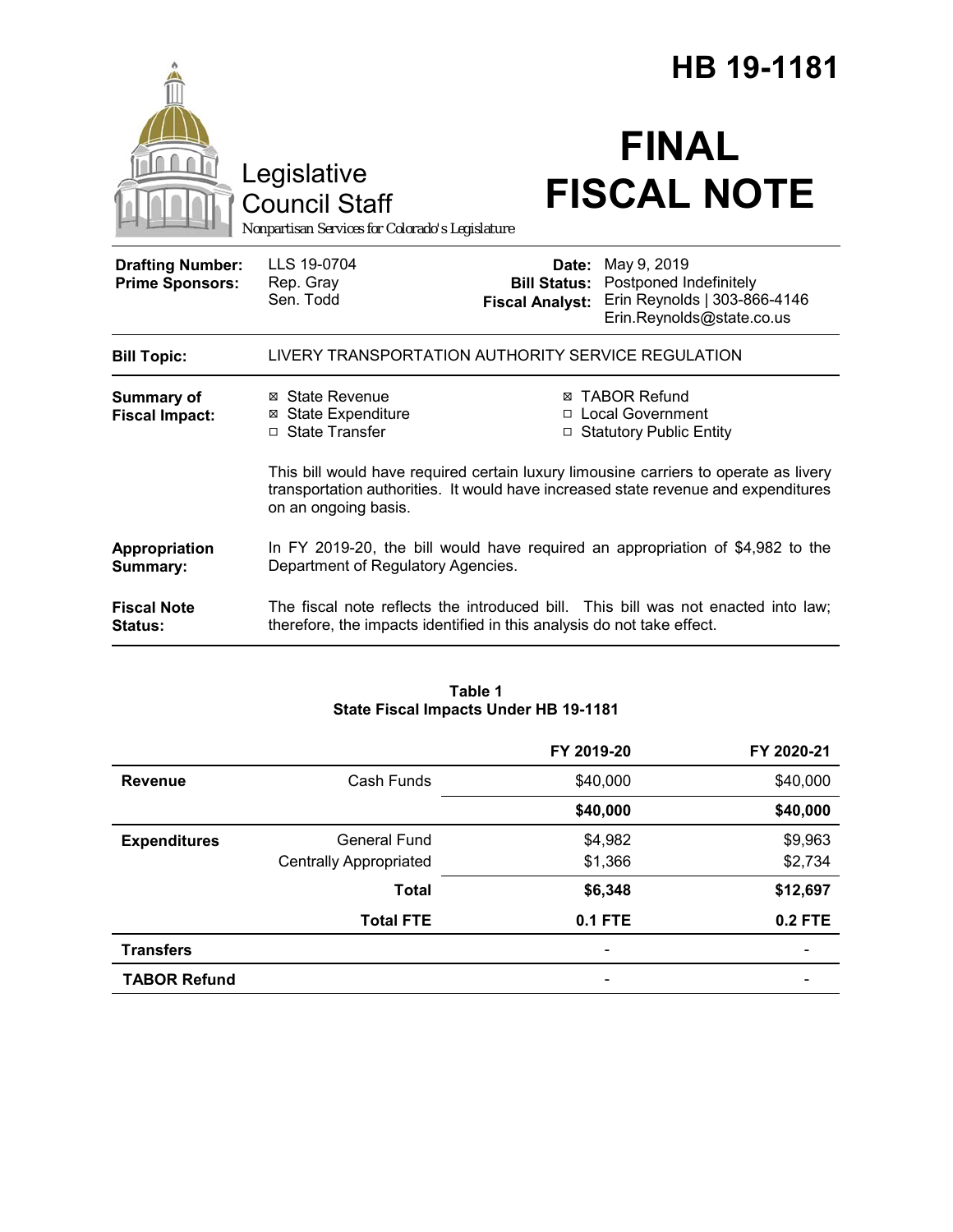May 9, 2019

#### **Summary of Legislation**

This bill authorizes chartered, chauffeured transportation through a livery transportation authority (authority). A luxury limousine company is required to register as an authority with the Public Utilities Commission (PUC) by January 1, 2020, if it meets the following criteria:

- provides service within and between points in the counties of Adams, Arapahoe, Boulder, Broomfield, Denver, Douglas, Garfield, El Paso, Jefferson, Larimer, Pitkin, and Weld, and between those points and all points within the state; and
- has a fleet of at least three vehicles, each with a manufacturer's suggested retail price of \$35,000 or more, or, if located in Gilpin or Pitkin county, a fleet of two or more such vehicles.

Authorities must apply for and obtain a permit from the PUC, pay a \$500 permit fee, and maintain sufficient insurance. Drivers for authorities must obtain a criminal history record check, provide proof of medical fitness, and comply with hours-of-service requirements. Vehicles used by an authority must be inspected at least annually. The PUC may promulgate safety rules regarding authority service; however, the PUC is prohibited from promulgating rules regarding the age or make and model of vehicles within an authority's fleet. The PUC may increase the permit fee by up to 10 percent every three years.

#### **Data and Assumptions**

*Luxury limousine carriers.* There are approximately 570 luxury limousine carriers with 1,050 vehicles operating in the proposed authority service area as of writing. Approximately 80 carriers with approximately 485 total vehicles meet the bill's requirements to form an authority. The remainder of luxury limousine carriers are single or two car carriers.

Under current law, the PUC regulates luxury limousines as limited regulation carriers for which it provides safety, insurance, and operational oversight through a permitting process. These carriers do not currently pay a fee for their permits, and pay a per vehicle stamp fee of \$50. Current law does not require an annual verification of the number of vehicles in a permit holder's fleet. Drivers are currently required to obtain a criminal history record check.

#### **State Revenue**

The bill will increase state revenue to the Motor Carriers Cash Fund in the PUC by \$40,000 per year beginning in FY 2019-20. This revenue is subject to TABOR; however, under the March 2019 Legislative Council Staff forecast, a TABOR surplus is not expected in FY 2019-20 or FY 2020-21.

**Fee impact on livery transportation authorities.** Colorado law requires legislative service agency review of measures which create or increase any fee collected by a state agency. The bill creates a \$500 fee for an annual authority permit and does not change the annual per vehicle stamp fee. Table 2 below identifies the fee impact of this bill.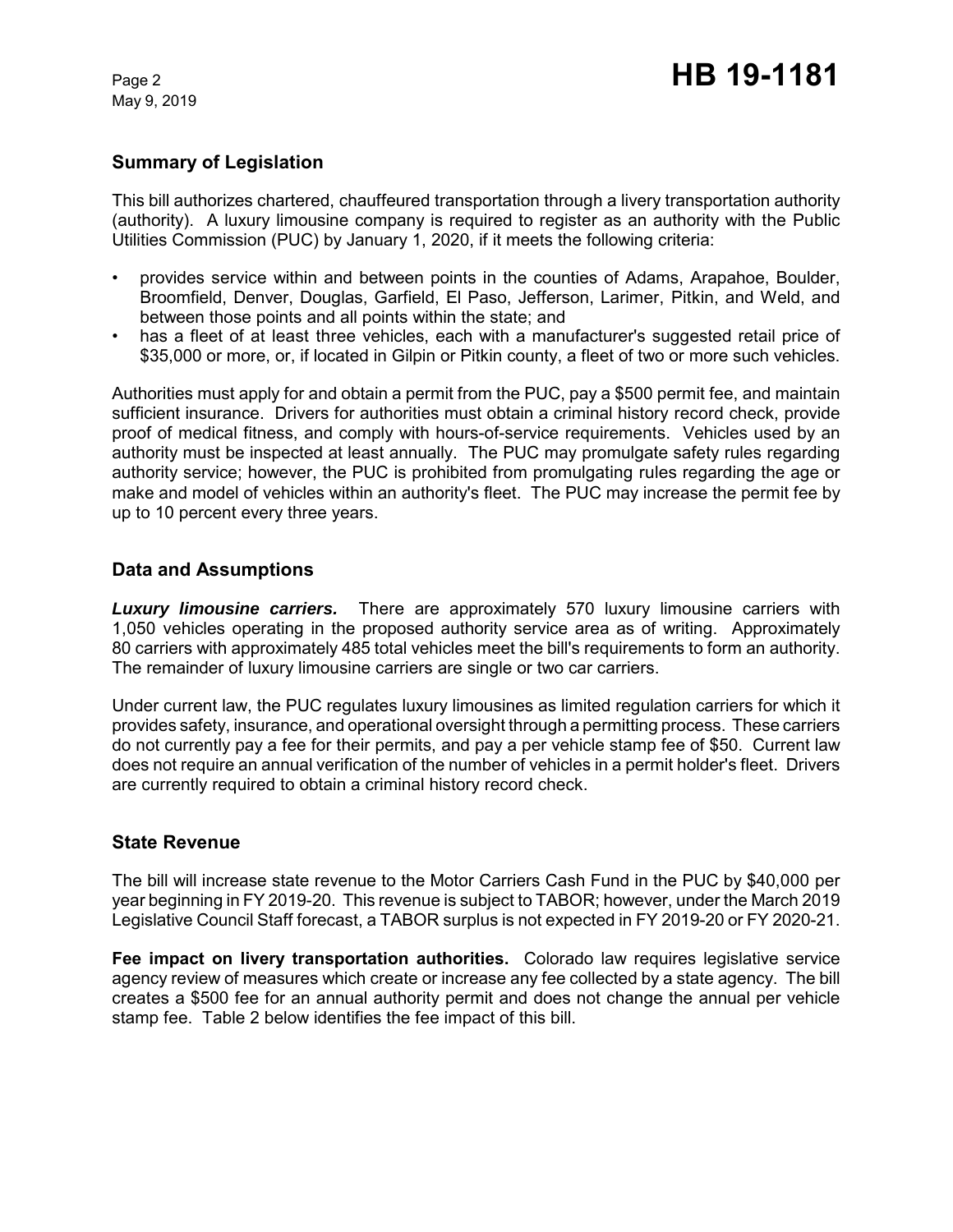| <b>Fiscal Year</b> |                      | Fee   | <b>Payers</b> | Total    |
|--------------------|----------------------|-------|---------------|----------|
| FY 2019-20         | Annual Permit        | \$500 | 80            | \$40,000 |
| FY 2020-21         | <b>Annual Permit</b> | \$500 | 80            | \$40,000 |

**Table 2 Fee Impact on Livery Transportation Authorities**

# **State Expenditures**

The bill will increase expenditures in the PUC by \$6,348 and 0.1 FTE in FY 2019-20 and \$12,697 and 0.2 FTE in FY 2020-21 from the Motor Carriers Cash Fund in the PUC. Expenditures are shown in Table 3 and discussed below.

| Table 3                              |  |  |  |
|--------------------------------------|--|--|--|
| <b>Expenditures Under HB 19-1181</b> |  |  |  |

|                                          |                   | FY 2019-20 | FY 2020-21 |
|------------------------------------------|-------------------|------------|------------|
| <b>Department of Regulatory Agencies</b> |                   |            |            |
| <b>Personal Services</b>                 |                   | \$4,982    | \$9,963    |
| Centrally Appropriated Costs*            |                   | \$1,366    | \$2,734    |
|                                          | <b>Total Cost</b> | \$6,348    | \$12,697   |
|                                          | <b>Total FTE</b>  | $0.1$ FTE  | $0.2$ FTE  |

 *\* Centrally appropriated costs are not included in the bill's appropriation.*

**Public Utilities Commission — Department of Regulatory Agencies.** The PUC requires 0.2 FTE criminal investigator to perform the onsite vehicle inspections required by the bill. First-year costs reflect a half-year impact.

**Centrally appropriated costs.** Pursuant to a Joint Budget Committee policy, certain costs associated with this bill are addressed through the annual budget process and centrally appropriated in the Long Bill or supplemental appropriations bills, rather than in this bill. These costs, which include employee insurance and supplemental employee retirement payments, are estimated to be \$1,366 in FY 2019-20 and \$2,734 in FY 2020-21.

# **Effective Date**

This bill was postponed indefinitely by the House Transportation and Local Government Committee on March 27, 2019.

# **State Appropriations**

For FY 2019-20, the bill requires an appropriation of \$4,982 from the Motor Carriers Cash Fund to the Public Utilities Commission in the Department of Regulatory Agencies and an allocation of 0.1 FTE.